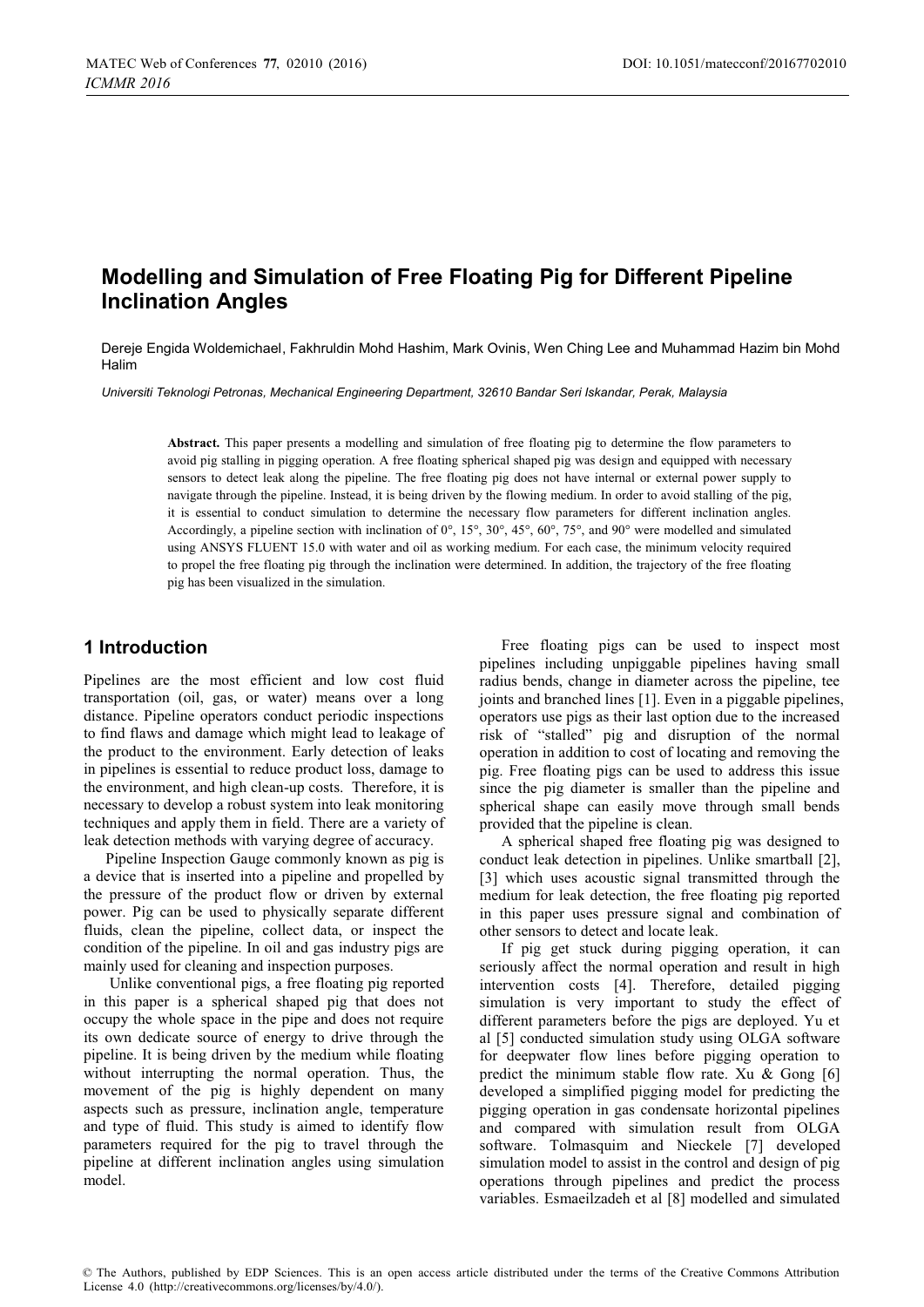the pig in gas and liquid pipelines to predict the pig position, pig velocity, upstream optimum flow rate, and time to reach its destination. A computational fluid dynamics simulation using FLUENT was used by Zhu et al [9] to study the leaked oil flows from damaged submarine pipelines. From the above literatures, it is evident that conducting simulation study is critical before filed trial.

In practical application, the mini pig has to travel through a pipeline having a number of bends and varying inclination angles depending on the topography of the location where the pipeline is installed. The modelling and simulation of the free floating pig will help us to visualize the flow pattern, determine minimum pressure and flow rate required for the pig to freely float and driven by the medium for different inclination angles. In this study, commercial software package ANSYS FLUENT 15.0 is used. Oil and water were used as products in the pipeline.

### **2 Simulation model**

The fluid flow model is created using the k-epsilon model ANSYS Fluent. The input parameters are the fluid type, diameter, mass and density of the free floating mini pig, and the inlet velocity. The geometry of a cut out section of the pipeline is created followed by meshing in ANSYS. The simulation results were visualized and analysed to determine the minimum velocity required to propel the free floating pig through the inclination and visualize its trajectory. The pressure and velocity profile of the fluid along the pipeline will also be visualized.

Two types of fluids namely oil and water were used as the working medium for the simulation with the properties shown in Table 1. Both oil and water are assumed to be incompressible fluids with fully developed flow pattern. Thus, "Simple" scheme was selected with "Least Square Cell Based" gradient for simulation of single phase flow. Discrete Phase Model (DPM) is chosen to simulate the movement of the free floating Pig. DPM is a solution that is designed to track the trajectory of the particle in a fluid flowing motion. DPM uses Lagrangian reference frame as the main reference where the position and velocity of individual particle are tracked independently.

**Table 1.** Properties of fluids considered in the simulation.

| Medium | Density $\lceil \text{kg/m}^3 \rceil$ | Viscosity [kg/m-s] |
|--------|---------------------------------------|--------------------|
| Water  | 998.2                                 | 0.001003           |
| Oil    | 830                                   | 0.00332            |

#### **2.1 Geometric Modeling of the Inclined Pipeline**

The For numerical simulation, we considered a cut out section of a pipeline where the pipeline experience change in elevation at varying angle connected with straight section at both ends. Seven inclination angles were considered namely: 0°, 15°, 30°, 45°, 60°, 75°, and 90°. The pipe diameter is set to be 100 millimetres (4 inch) and the length of the pipe is 1 meter at each section of the pipe.

Once the geometries are created for each inclination angle, the geometric models were meshed. Two key factors that need to be considered during meshing are aspect ratio and element quality. Aspect ratio is defined as the ratio between the longest dimensions to the shortest dimension of the quadrilateral element in the mesh and element quality basically determine the quality of the mesh. Table 2 shows the results on the meshing of the geometry.

**Table 2.** Mesh parameters

| <b>Inclinatio</b><br>n Angle<br>[degree] | Number<br>of nodes | Number<br>оf<br>elements | Average<br>element<br>quality | Aspect<br>ratio |
|------------------------------------------|--------------------|--------------------------|-------------------------------|-----------------|
|                                          | 123000             | 118558                   | 0.6                           | 3.5             |
| 15                                       | 1420288            | 1450626                  | 0.8                           | 2.7             |
| 30                                       | 159259             | 170384                   | 0.6                           | 3.6             |
| 45                                       | 226334             | 242574                   | 0.6                           | 3.5             |
| 60                                       | 433645             | 455227                   | 0.7                           | 3.4             |
| 75                                       | 486707             | 490363                   | 0.7                           | 3.3             |
| 90                                       | 2051650            | 1932039                  | 0.7                           | 2.9             |

After the meshing has been done, the necessary parameters and fluid properties were set up in the system. The simulation was started with initial velocity of 0.5 m/s and if the free floating pig was unable to propel through the inclination, the setup for the fluid velocity will be increased with an increment of 0.1 m/s. The steps will be repeated until the ideal initial velocity have been achieved.

#### **2.2 Modelling the free floating pig**

The free floating pig is modelled as a particle. The trajectories of the particle is computed in a Lagrangian frame using discrete phase models (DPM). The particle force balance equation given in equation 1 is integrated to get the particles trajectory.

$$
\frac{du_i^p}{dt} = F_D(u_i - u_p) + \frac{g_i(\rho_p - \rho)}{\rho_p} + \frac{F_i}{\rho_p}
$$
 (1)

where

 $F_D(u_i - u_n)$  is drag force per unit particle mass  $g_i(\rho_p)$  $\frac{(\rho_p - \rho)}{\rho}$  is gravity force and

$$
\frac{F_i}{\rho_p}
$$
 is additional forces: pressure gradient, Saffman

lift, or other user defined force

*p*

 $\rho$ 

In equation (1)  $u_i$  is the fluid phase velocity,  $u_n$  is the particle velocity, μ is the molecular viscosity of the fluid,  $ρ$  is the fluid density,  $ρ<sub>p</sub>$  is the density of the particle, and *Dp* is the particle diameter.

The forces acting on the free floating pig are gravitational, buoyance, drag, and lift forces. The gravitational and buoyance forces are constant. As depth increases, the pressure will increase. Therefore, buoyancy force is created due to the difference in pressure of the top side of the free floating pig and the bottom side;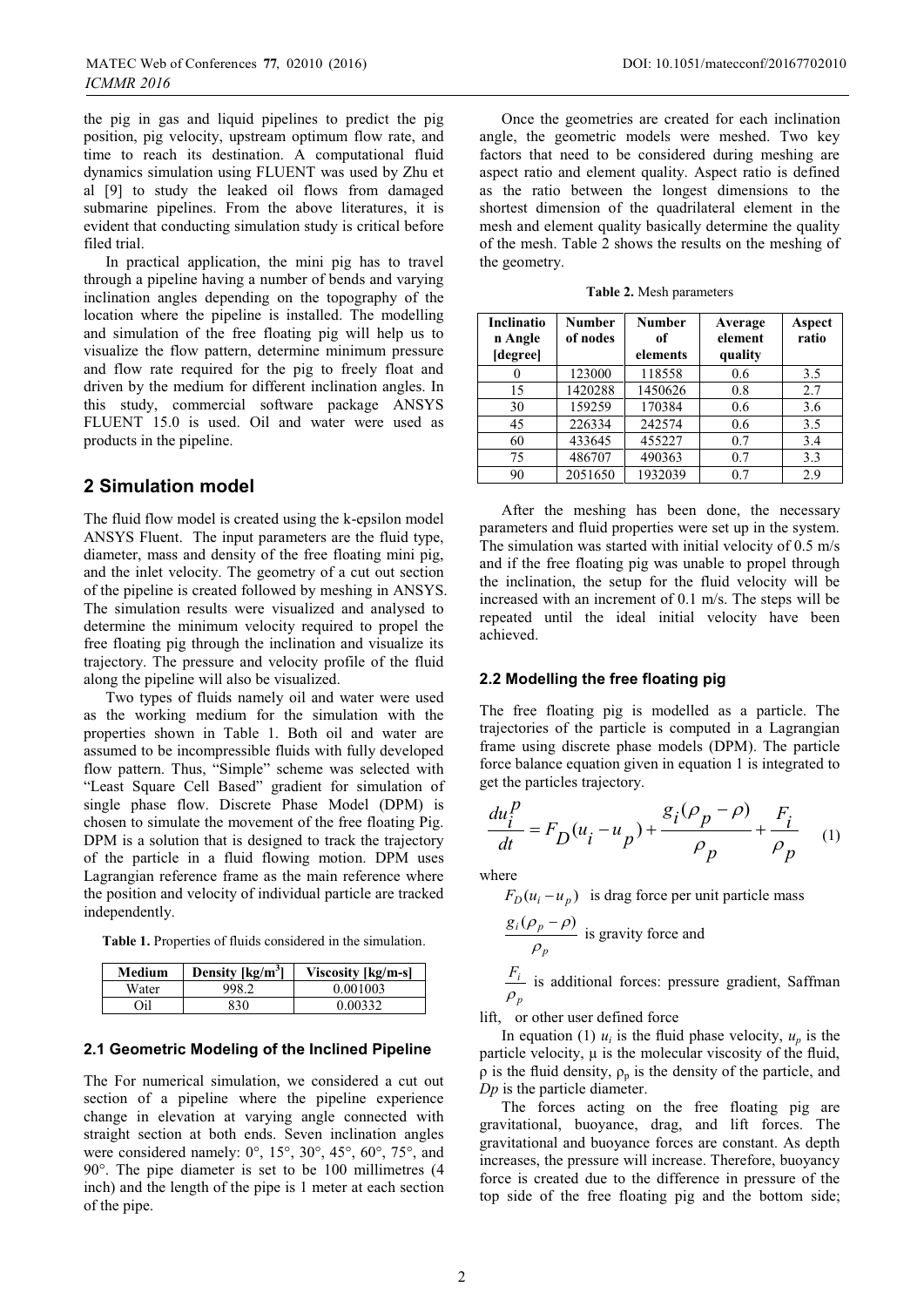creating the upward thrust. In contrast, the drag and lift forces depend on the flow condition. Drag force is the force acting opposite to the direction of fluid flow due to the resistance acting on the free floating pig while the lift force is the force acting perpendicularly upward on the free floating pig relative to the motion of the fluid flow due to the pressure difference from opposite side of the free floating pig as a result of fluid flow past the pig. By increasing the velocity, the upward forces will be increased thus overcoming the downward force which will enable the free floating pig to propel through the inclination.

The simulation of the discrete phase trajectory in FLUENT assist us to determine the discrete phase inertia, hydrodynamic drag, and the force of gravity, for both steady and unsteady flows. Particle parameters have been set according to the parameters of the free floating pig such as the diameter of the pig, the density of the pig and flow rate of the transporting medium to simulate the situation as close as possible.

### **3 Results and Discussion**

#### **3.1 Velocity profile and trajectory of the free floating pig**

The velocity profile for both fluids (oil and water) shows separation region at the bend for all inclination angles. This is because when fluid flows towards the pipe bends, there will be a radial force acting inward on the flow resulting in inertial force leading to increase velocity. Accordingly, a high velocity region is observed in the middle of the pipe and the region near the wall have a lower velocity due to friction for all inclination angles simulated. For both fluids, as the inclination angle increase, the separation angle also increase.

The trajectory of the free floating Pig at 30° and 60° inclination angles propelled by the flow of oil are shown in Fig. 1. In all cases the minimum fluid velocity to propel the free floating pig was determined and the trajectory of the free floating pig visualized. The average velocity of the free floating pig can also be determined from the simulation. For instance for the 30° inclination shown in Fig. 1 (a), the average speed of the free floating pig ranges from 1.41 m/s to 2.1 m/s, which is mainly in the green and yellow region of the velocity. Since the free floating pig is denser and heavier than the oil, the velocity of the free floating pig is slightly lower than the velocity of the transporting medium.







**Figure 2.** (a) Water pressure contour for 90° pipe geometry (b) Oil pressure contour for 90° pipe geometry